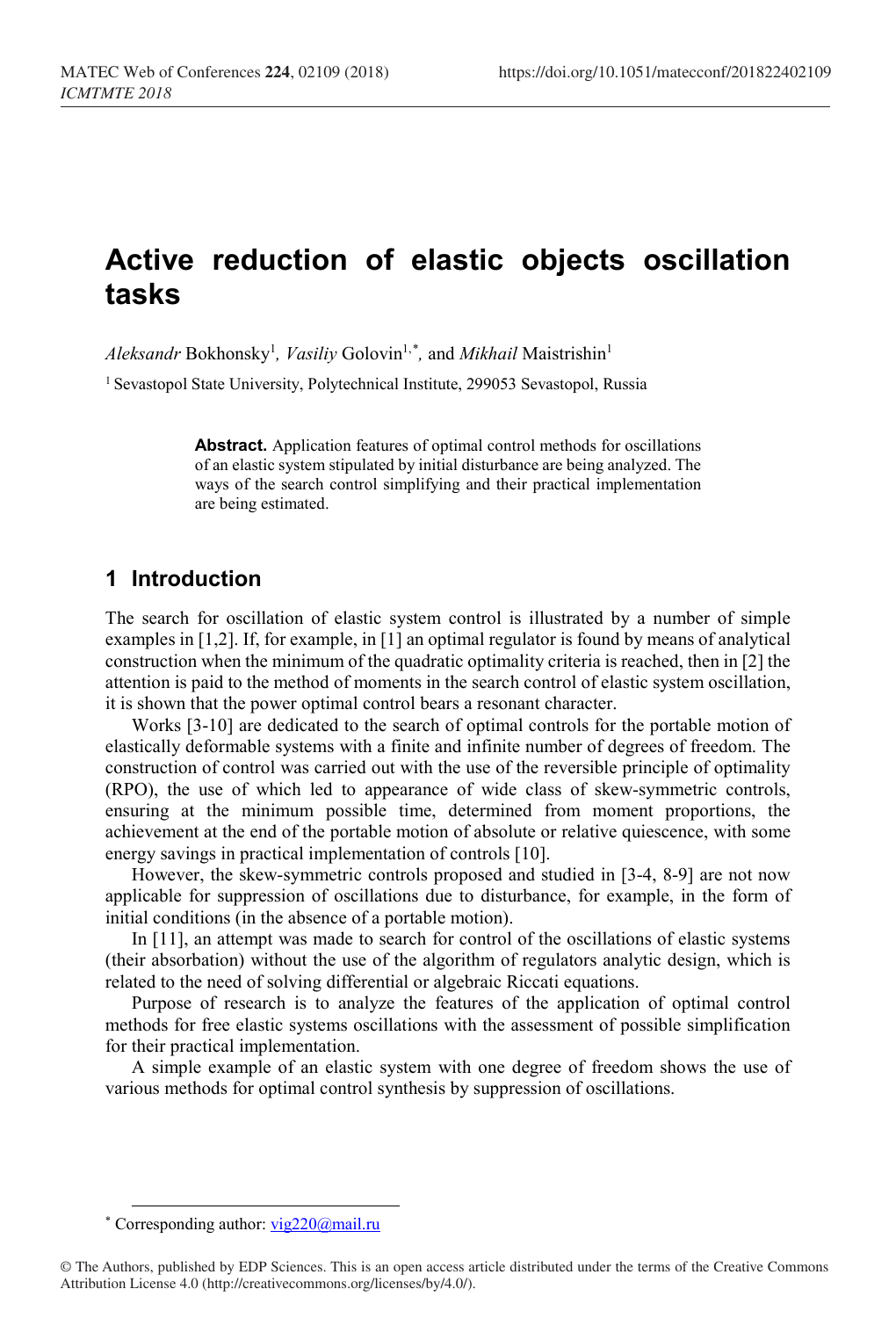# **2 Regulator analytic design**

Oscillations control of an elastic system with one degree of freedom is searched [1]. Equation of controlled motion without taking into account linear-viscous resistance:

$$
\frac{d^2x}{dt^2} + k^2x = U(t),
$$
 (1)

where  $k$  – natural oscillation frequency. Control of  $U(t)$  is minimizing the quadratic optimality criterion

$$
J = \int_{0}^{T} (x^2 + r U^2) dt,
$$
 (2)

where, if  $r = 1$ , system of algebraic Riccati equations

$$
1-2k^2 p_{12}-p_{12}^2=0\,,\qquad 2p_{11}-p_{12}p_{22}=0\,,\qquad 2p_{12}-2p_{22}-p_{22}^2=0\,,\qquad (3)
$$

solution of equation:

$$
p_{11} = -0.01274 \, ; \qquad p_{12} = -0.01266 \, ; \qquad p_{22} = -2.01258 \, . \tag{4}
$$

The optimal regulator in the negative feedback form is described by the correlation  $U(t) = -p_{12}x - p_{22}\dot{x}$ .

For a frequency of free oscillations  $k = 2\pi s^{-1}$ , with initial conditions  $x(0) = 0, 01$  m,  $\dot{x}(0) = 1$  m/s movement and speed diagrams are reflected on fig. 1, 2.







**Fig. 2.** Speed diagrams:  $\dot{x}_1(t)$  –without control,  $\dot{x}_1^*(t)$  – with control.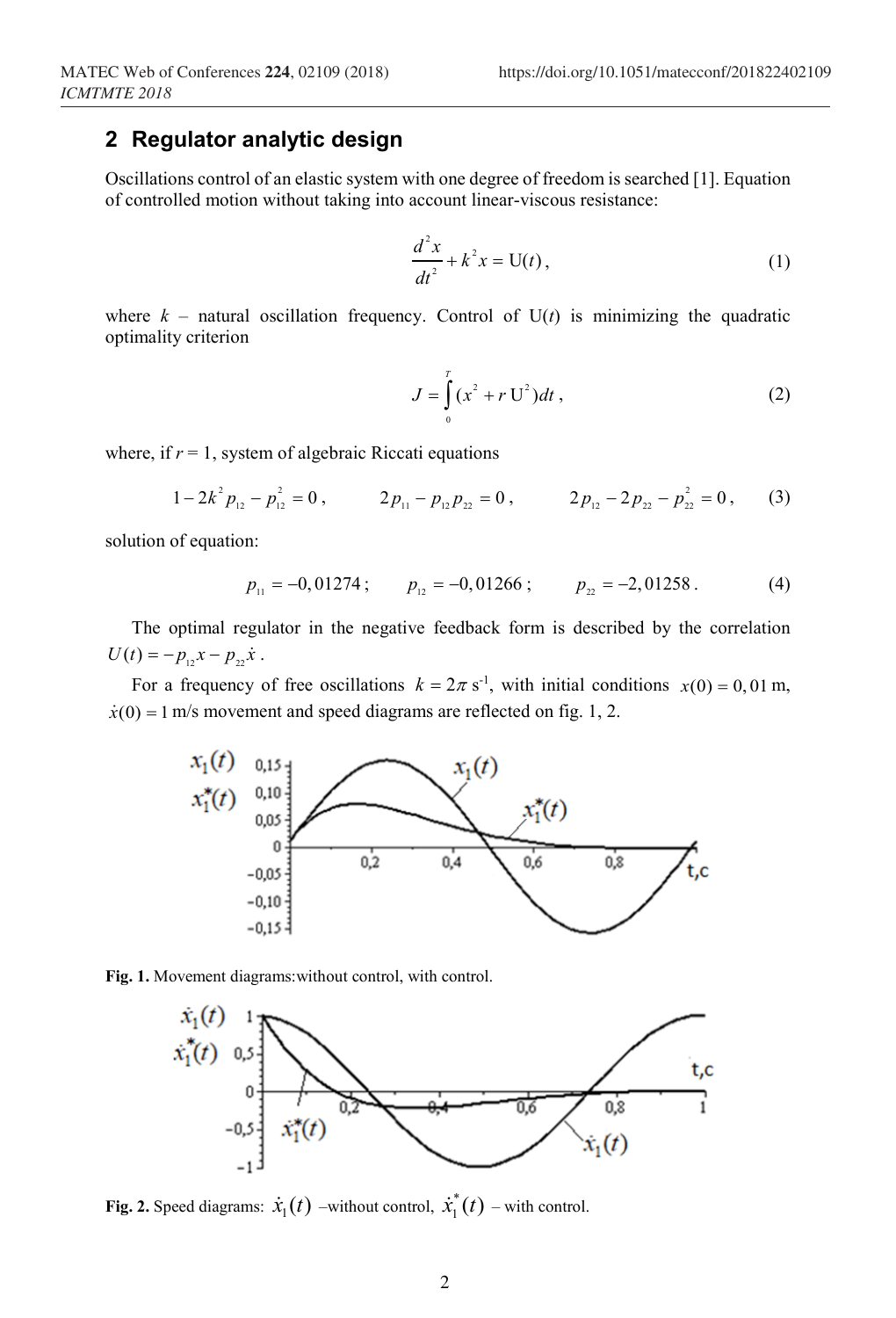Taking into account determined  $U(t)$ , equation (1) should be written as follows:

$$
\ddot{x} + k^2 x = -p_{12}x - p_{22}\dot{x} \qquad \text{or} \qquad \ddot{x} + p_2 \dot{x} + (k^2 + p_{12})x = 0. \qquad (5)
$$

Feedback, changing the dynamic properties of the original system, amplifies the deformation of the oscillations caused by the initial conditions.

Naturally, to increase the effectiveness of damping, it is not excluded compulsory increase of the gain  $p_{22}$  without losing the stability of the system.

#### **3 Resonance control**

Resonance control example is illustrated in [2]. Resonance control for equation (1) is as follows:

$$
U(t) = -\frac{1}{\pi} \left( k^2 q_1 \sin(kt) + k q_2 \cos(kt) \right),
$$
 (6)

where  $x(0) = q_1$ ,  $\dot{x}(0) = q_1$ . Equation's (1) solution, taking into consideration (6)

$$
x(t) = -\frac{1}{2\pi k} \Big( \left( 2q_2 \pi + q_1 k \right) \sin kt + \left( 2q_1 k + q_2 \right) \cos kt + \left( -q_2 - q_1 k^2 t \right) \cos(kt) - q_2 kt \sin kt \; .
$$

Diagram  $x(t)$  and  $v(t) = \frac{dx}{dt}$  with  $k = 2\pi s^{-1}$ ,  $q_1 = 0.01$  m,  $q_2 = 1$  m/s are reflected on

figure 3, showing that in the moment of  $t = T = 1$  s the quiescent state occurs. Moment ratios  $x(T) = 0$ ,  $\dot{x}(T) = 0$ , as the system of transcendental equations, have one of the common roots  $T = 1$  s, which is natural for resonance control.



**Fig. 3.** Diagram  $x(t)$ ,  $\dot{x}(t)$  with resonance control.

# **4 Simplified algorithm of resonance control searching**

There is a possibility for some simplification of control synthesis algorithm. In this case the right part of equation (1) will be reflected as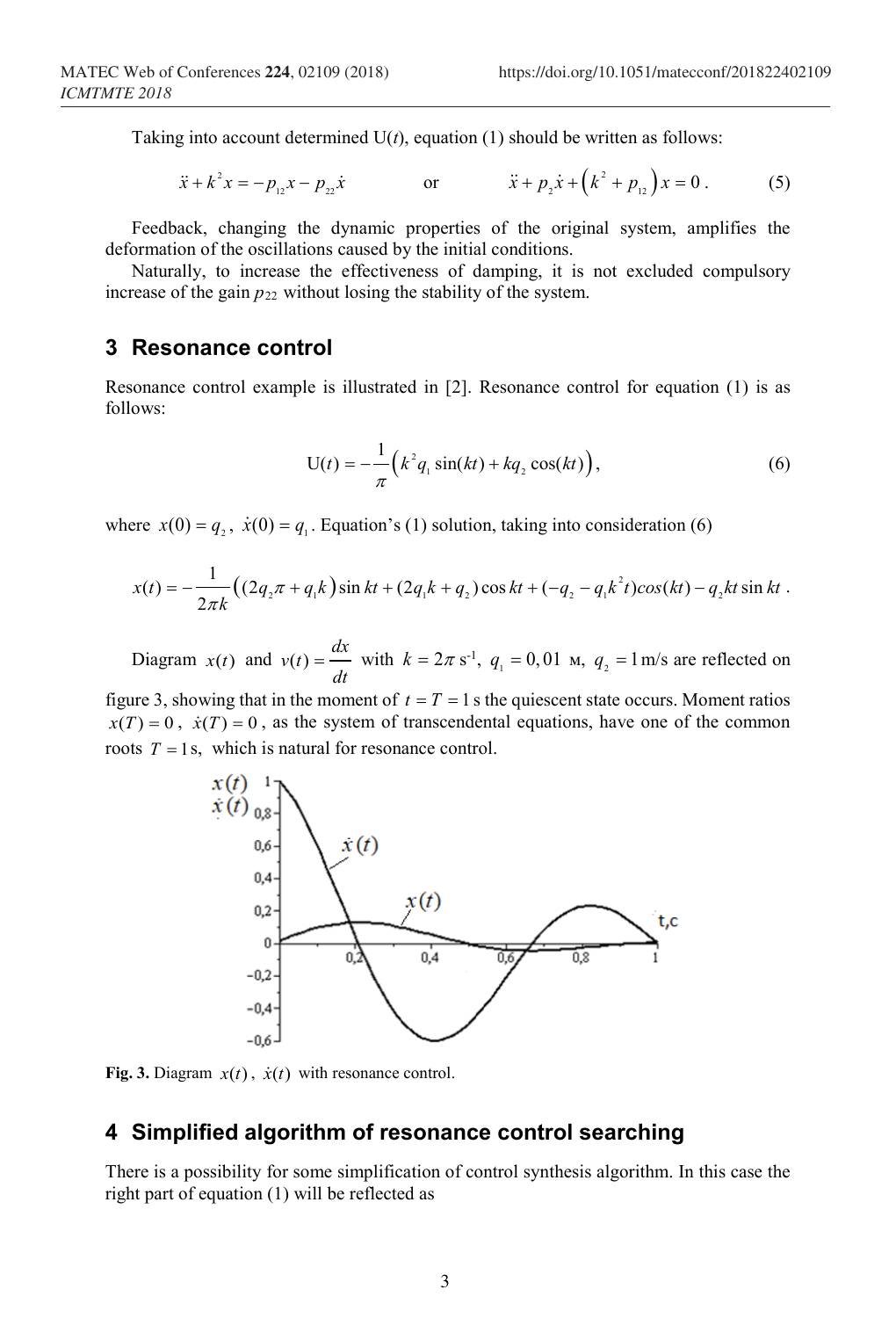$$
U(t) = A\cos kt + B\sin kt \tag{7}
$$

Initial condition  $x(0) = q_1$ ,  $\dot{x}(0) = q_2$ . Equation solution (1)

$$
x(t) = \frac{1}{2k^2} \Big[ \Big( 2q_2k + B \Big) \sin kt - \Big( -2q_1k^2 + A \Big) \cos kt + \Big( A - Bkt \Big) \cos kt + \sin kt \cdot Ak \Big], \quad (8)
$$

where if  $T = 1$  s, then:  $A = -2q_1$ ,  $B = 4\pi q_1$ .

Diagrams  $x(t)$  and  $\dot{x}(t) = v(t) = \frac{dx}{dt}$ *dt*  $\dot{x}(t) = v(t) = \frac{dv}{dt}$  are reflected on figure 4. Same as in previous case, complete oscillations suppression occurs (when  $t = T = 1$  s).



**Fig. 4.** Oscillations  $x(t)$ ,  $\dot{x}(t)$  when simplified resonance algorithm is used.

#### **5 Nonresonance control**

For nonresonance control it is accepted

$$
U(t) = A \sin pt + B \cos pt \tag{9}
$$

where  $p \neq k$ , as before, it is necessary to find such *A* and *B*, that at fixed moment of time  $t = T$  will ensure complete oscillations suppression, so the following conditions are fulfilled:  $x(T) = 0, \dot{x}(T) = 0.$ 

Further it is expected that  $p = nk$ ,  $n = 1, 2, 3, ..., T = \frac{n}{p} = \frac{n}{nk}$  $=\frac{\pi}{\pi}=\frac{\pi}{\pi}$ .

Equation solution (1) with the right part (9) satisfying the moment ratio ( $x(T) = 0$ ,  $\dot{x}(T) = 0$ ) leads, after transformation, to the following system of algebraic equations:

$$
\frac{C_1}{k}\sin\left(\frac{\pi}{n}\right) + C_2\cos\left(\frac{\pi}{n}\right) + B = 0,
$$
  
-C<sub>1</sub> cos $\left(\frac{\pi}{n}\right)$  +  $kC_2\left(\frac{\pi}{n}\right)$  -  $A = 0$ , (10)

where  $C_1 = q_2 k^2 (n^2 - 1) + Ank$ ,  $C_2 = q_1 k^2 (n^2 - 1) + B$ .

For this sample it is accepted that  $n = 2$ . System (10) leads to the following: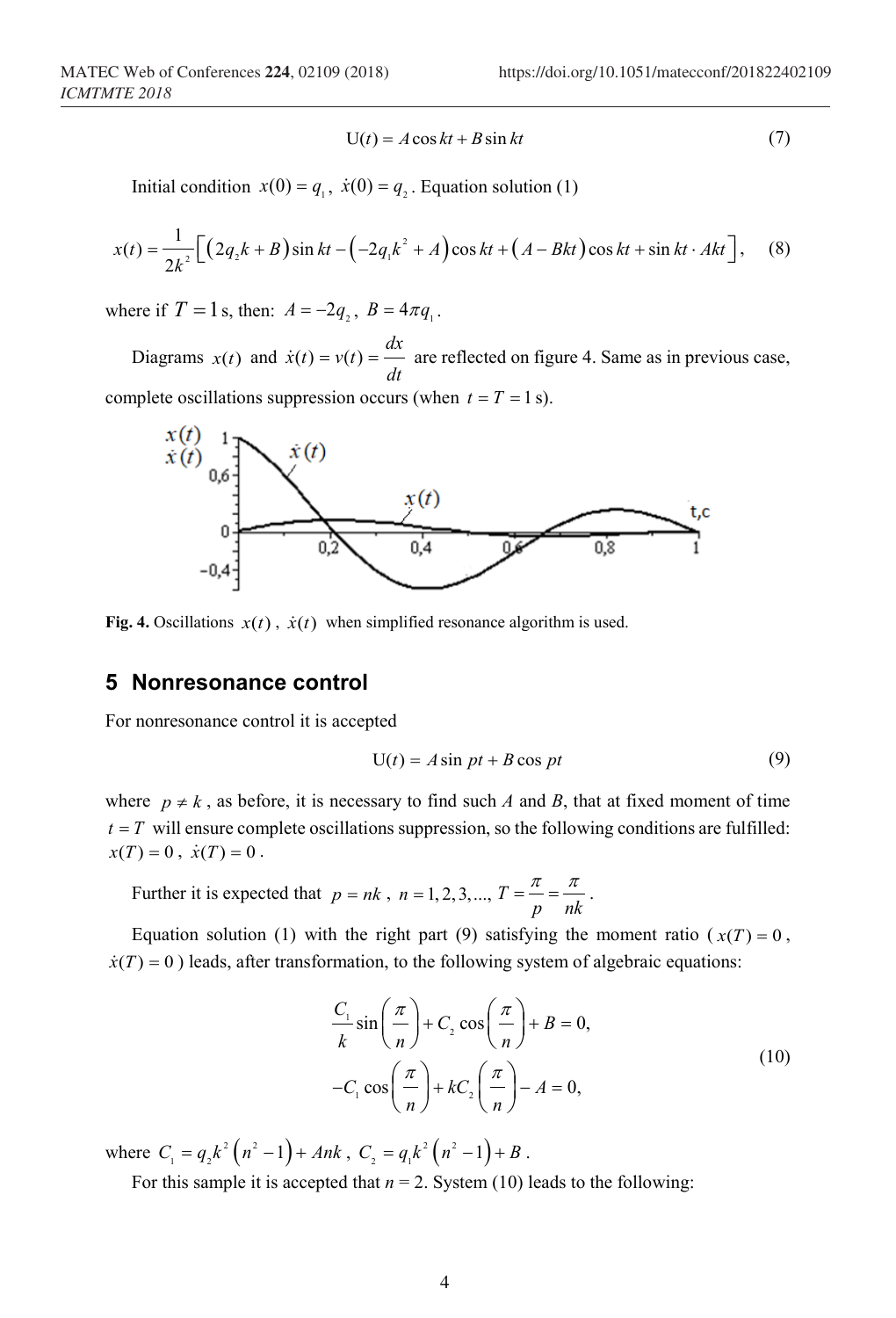$$
A = \frac{3}{4}kq_2 + \frac{3}{4}kq_1, \qquad B = -\frac{3}{2}kq_1 + \frac{3}{2}kq_2. \qquad (11)
$$

Diagrams  $x(t)$  and  $v(t)$  with the same initial conditions, reflected on figure 5, confirm reaching of a quiescent state at time  $t = T = 1, 25$  s; thus in this moment of time the control  $U(t)$  has to be disabled.

One of the simplest control model scheme is reflected on figure 6.



**Fig. 5.** Diagram of transfer  $x(t)$  and speed  $v(t)$  in case of non-resonance control.



**Fig. 6.** Non-resonance control diagram.

# **6 Unlubricated friction as relay control**

In [8] attention to oscillation suppression with the use of relay control was drawn and it was specified that unlubricated friction can be used as alternative for relay control, thus the right part of equation (1) will be as follows:

$$
U(t) = -f \cdot sign\dot{x} , \qquad (12)
$$

where  $f$  – frictional force (per unit weight), which value can be elaborated as a result of consequent approximating with given motion time T. Computational solution of equitation (1) is done in MathCad.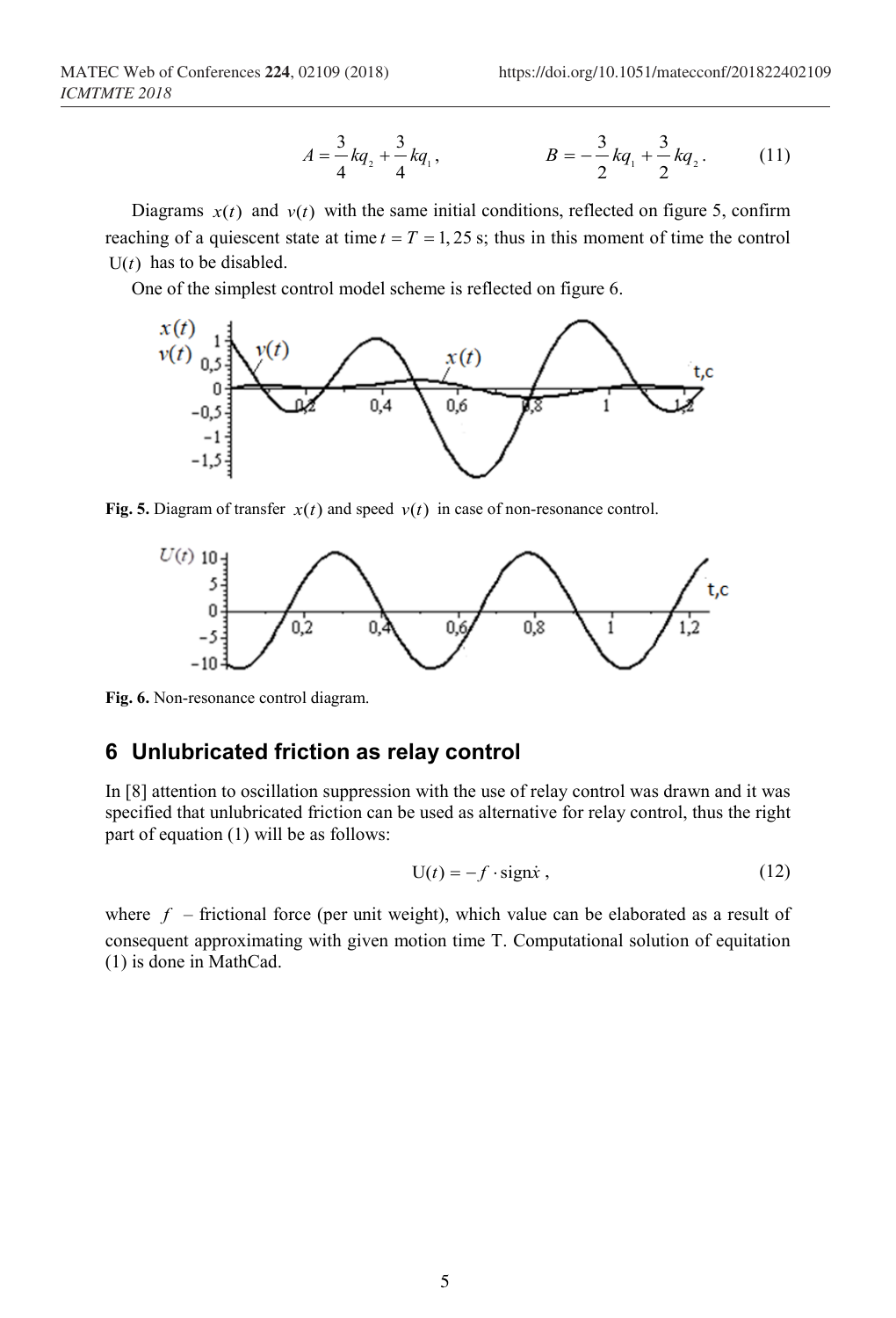

**Fig.** 7. Unlubricated friction as relay control; diagrams  $x(t)$ ,  $\dot{x}(t)$ 

Diagrams  $x(t)$  and  $v(t)$ , specified on figure 7, adequately for practice reflect achievement of the controlled motion.

Elementary chart of controls which allows analyzing its mode of behavior in case of change of initial conditions is on figure 8.



**Fig. 8.** Flow chart of elastic system model in case of resonant control of oscillations.

### **7 Conclusions**

Works [12-15] and others are dedicated to practical implementation of oscillation control of finite rigidity technical objects.

The simplest technical decision in case of complex motion of elastic objects with nonzero initial conditions is use of mixed control: resonant – for suppression of oscillations determined by initial conditions; software – for optimal transition motion to absolute quiescent state.

Still remains relevant search of optimal transition motion of elastic object, which without additional control (in case of non-zero initial conditions) leads at the final stage the system to absolute quiescent state.

Robotechnics, universal mechatronic units development allows implementation in practice of oscillation control of complex elastic systems. The analyzed simplest ways of system oscillation suppression with one degree of freedom covers complex elastic systems with the definite number of degrees of freedom.